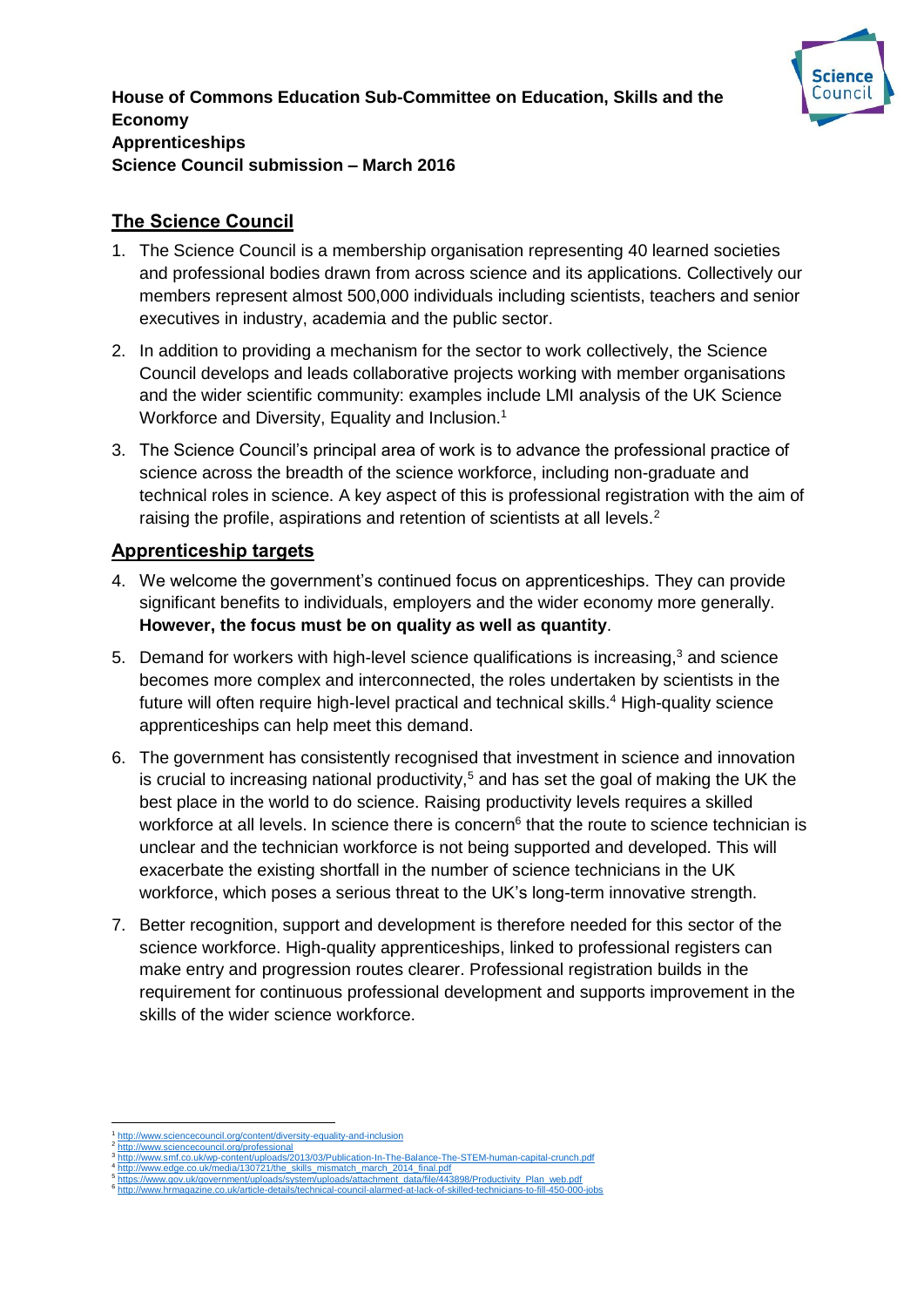# **Ensuring apprenticeship quality and standards**

- 8. To ensure that science apprenticeships provide high-quality training and career progression opportunities, **all science apprenticeships should link to standards for Registered Scientist and Registered Science Technician**. Professional registration provides a benchmark designed to embrace standards of excellence in the practice of science, and is informed by the needs of employers but is independent of any individual employer.<sup>7</sup>
- 9. Professional bodies should have a significant role in upholding apprenticeship standards and driving quality through the system. They are independent, trusted and are in a position to ensure apprenticeship standards in science remain are maintained within the sectors.
- 10. Professional bodies have a long-standing experience of providing high-quality accreditation services, particularly in degree courses. Their approval of training provision will also help employers identify quality. Their close links to employers will also help ensure that science qualifications remain relevant.
- 11. Current and prospective training providers must be subjected to continuous rigorous scrutiny, involving government, Ofsted, professional bodies and industry bodies. The proposed Institute for Apprenticeships (IfA) should work with these and other bodies to ensure that employers and apprentices have confidence in the product for which they are paying. To ensure that the public have confidence in the IfA to safeguard the apprenticeship brand, the **Science Council recommends that the IfA includes a wide range of representative bodies on its governance board, including professional bodies, employers and training providers.**

# **Take-up of apprenticeships amongst 16–19 year olds**

- 12. To support young people's career progression, it is essential that apprenticeship standards directly link to professional registration requirements in sectors where they exist. This will overcome issues around qualification consistency and equivalence, which are potential barriers to transferability and mobility. It is essential that the quality of qualification standards are maintained and benchmarked across disciplines and employment sectors. Professional bodies are key to achieving this.
- 13. Science apprenticeships should be a method for developing new skills and knowledge, not as a means of formally accrediting an individual's already established skills. However a report by Ofsted found that many apprenticeships were being taken up by older apprentices already employed in jobs that were subsequently converted to apprenticeships.<sup>8</sup>
- 14. As the number of 16 to 18-year olds starting an apprenticeship is lower than that of other age groups,9 the government should consider reserving a significant proportion of apprenticeship starts to this age group.
- 15. There are very few science apprenticeships available. In our experience this can be attributed to concerns by employers and young people about the apprenticeship 'brand' and the historical lack of appropriate vocational and practical qualifications.<sup>10</sup> This in turn fuels concerns about the validity and value of some science qualifications particularly for

**<sup>.</sup>** <sup>7</sup> <http://www.sciencecouncil.org/professional><br><sup>8</sup> Ofsted. Apprenticeships: developing skills for future prosperity(2015)

<sup>9</sup> <https://www.gov.uk/government/statistical-data-sets/fe-data-library-apprenticeships>

renticeships<br><sup>data/f</sup>ile/373769/14.11.11.\_EPS\_2014\_-\_Main\_Report\_full\_V2.pdf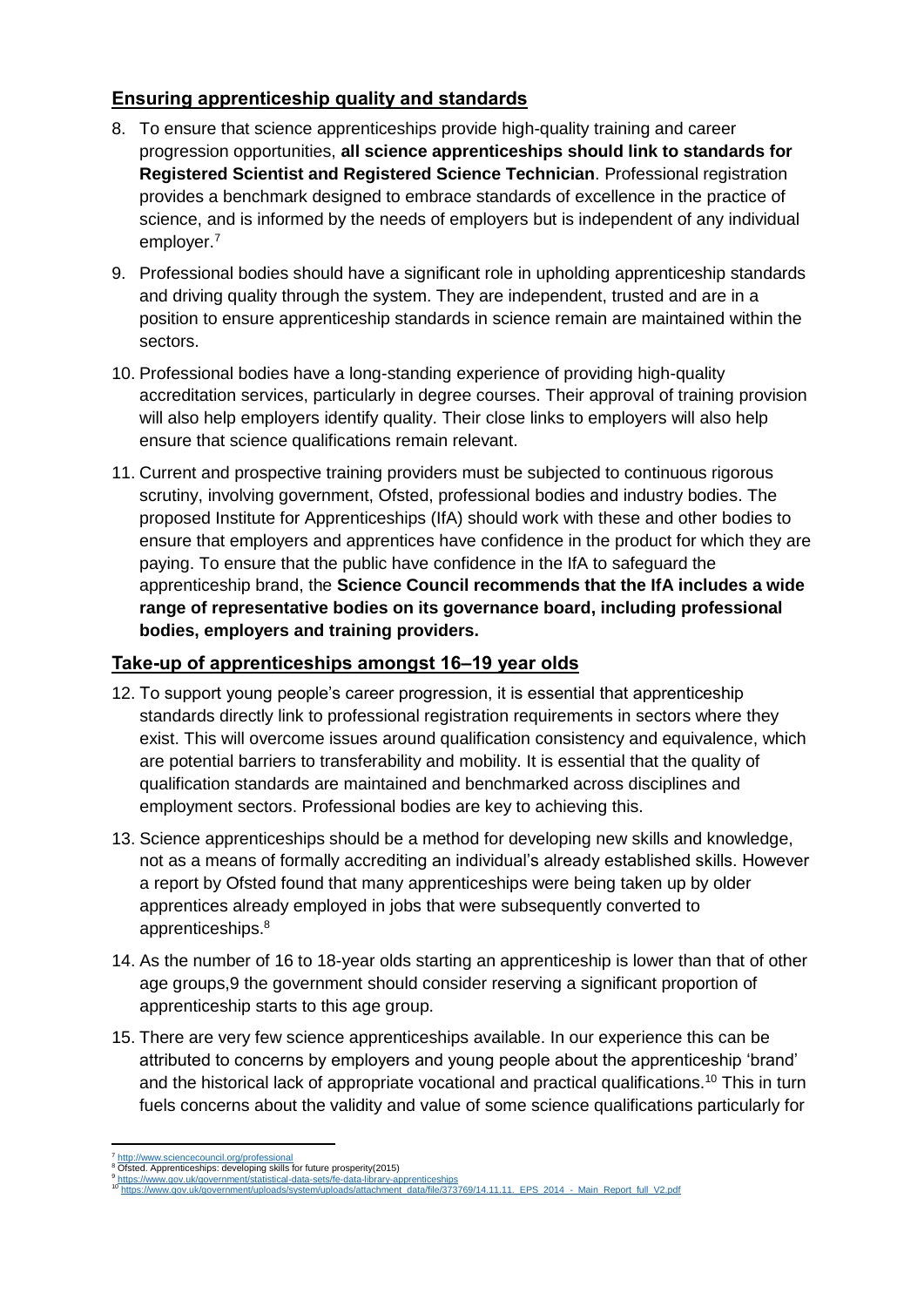those who achieve lower grades in STEM and does not help to develop understanding of non-graduate routes to science careers. The perception that apprenticeship policy undergoes regular reform may also be a consideration.

- 16. School and colleges should be adequately funded and resourced to provide careers advice and guidance on the availability and career options from taking on an apprenticeship. While parents see an apprenticeship as a good route to employment, few would consider it the right route for their child.<sup>11</sup> The National Careers Service and the Careers and Enterprise Service should be given greater roles to engage young people and those that influence their career choices.
- 17. **The Science Council recommends that the marketing and promotion of apprenticeships is continually audited for gender bias to ensure the use of appropriate language and images that appeals to both sexes. Furthermore, unconscious bias training should be a compulsory requirement in teacher training and at regular intervals throughout teachers' careers**.
- 18. The science workforce in disproportionately male<sup>12</sup> with women more likely to assume junior positions. Apprenticeships offer the opportunity to bring more women into the discipline. However, evidence suggests that young women are often deterred from pursuing science careers by their learning experiences and the careers advice they receive.<sup>13</sup>
- 19. The percentage of female apprentices in early years (childcare) for example has been over 90% for the past 10 years. In engineering over the same period, this has been around 5%.<sup>14</sup> Particular effort is therefore required by school and college leaders to ensure that gender stereotypes which place girls in passive and caring roles continue to be challenged.

# **The apprenticeships levy**

- 20. In principle we are supportive of the apprenticeship levy. It should be the government's aim to enable all employers, even those that cannot currently afford to, to take on an apprentice. The design, development and implementation of all aspects of the levy must be undertaken with direct consultation with employers, with additional input from training providers and professional bodies; this includes designing and developing relevant education and training that delivers the high-level skills businesses and the economy needs.
- 21. Training providers must be ready to deliver immediately the high-quality training that employers will demand. Employers will also want assurances that there is no crosssubsidisation of non-apprenticeship expenditure.
- 22. The success of an apprentice will be greatly determined by the level of support they receive from their employer. It is important therefore that the levy can support employers that want to upskill their workforce to support apprentice mentoring activities. This will help smaller employers as many will not have the capacity or flexibility to enable their employees to assume mentoring activities. Employers should be able to use the levy to fund training for their employees to adequately support apprentices.

**.** 

<http://www.edge.co.uk/news/2014/november/practical-qualifications-better-for-employability> <sup>12</sup> <http://sciencecouncil.org/policy-public-affairs/research-into-the-science-workforce/>

<sup>&</sup>lt;sup>13</sup> [https://www.gov.uk/government/uploads/system/uploads/attachment\\_data/file/302973/evidence-report-77-high-level-stem-skills\\_1\\_.pdf](https://www.gov.uk/government/uploads/system/uploads/attachment_data/file/302973/evidence-report-77-high-level-stem-skills_1_.pdf)<br><sup>14</sup> <http://www.llakes.ac.uk/sites/llakes.ac.uk/files/44.%20Fuller%20and%20Unwin.pdf>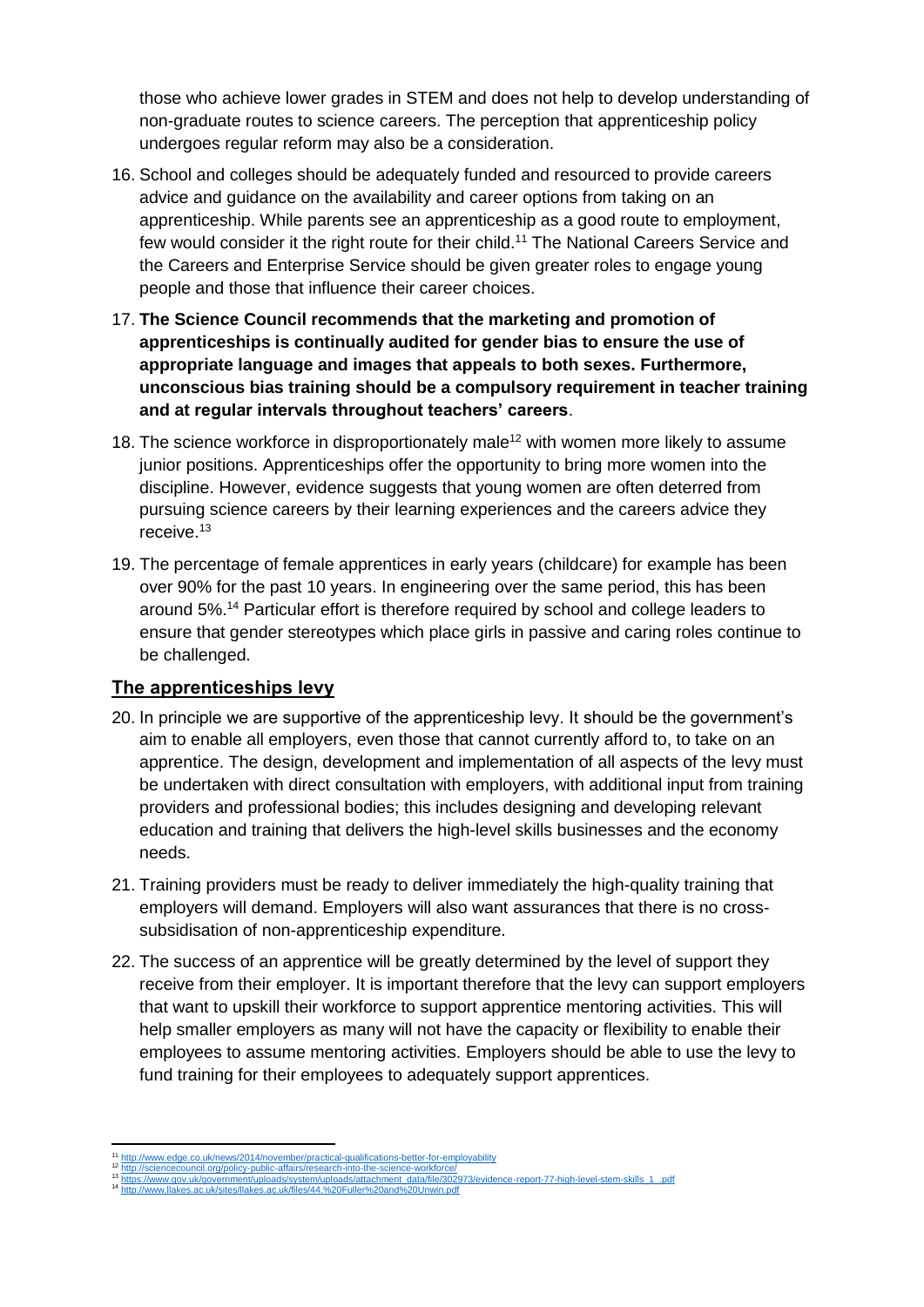23. **The Science Council recommends that the government commits to annual public reporting** on the progress of how the levy is driving take-up of high-quality apprenticeships, and on the diversity characteristics of those taking on apprenticeships, in order to measure progress and assess the impact of ongoing national and local schemes and projects. Annual reporting should also include information on the income generated from the levy, the training that businesses have commissioned and from whom, and the costs that providers charge for training.

### **Progression routes to higher qualifications**

- 24. While science A-levels and higher education courses continue to play a valuable role in educating and training a highly-skilled UK science workforce, it must be recognised that no single qualification route will adequately satisfy the needs of all stakeholders. We are very supportive of widening opportunities to progress from an apprenticeship to higher qualifications and beyond into the science workforce. Establishing greater numbers of Higher and Advanced Apprenticeships in science should therefore be an essential part of the government's programme to improve social mobility and confront the near total absence of science apprenticeships.15
- 25. Professional registration has an important role to play in ensuring an individual's successful progression from an apprenticeship through to higher qualifications and into meaningful employment. The Science Council has built progression and transferability into its professional registers to provide a clear route from technician level through to Chartered status.16 By linking apprenticeship standards directly to professional registration requirements, apprentices will continue develop new skills and knowledge throughout their education journey.
- 26. There is a widely held perception that in order to become a scientist, gaining a degree is the only possible option. In the past, other routes have also been valid and many senior practising scientists have progressed from apprenticeships and experience-based routes. However, this route is relatively rare in today's science industries where the practice of science is increasingly more complex and multi-disciplinary and the apprentice route hardly exists for entry to science careers.

#### **Lessons from other countries**

27. A key aspect of the German system making apprenticeships attractive to employers and aspirational for young people. In this system, apprenticeships lead to a clear and identifiable achievement at completion, going beyond a job with a particular employer to entry into a recognisable occupation or a profession. This provides status and mobility to the completing apprentice, and would be well worth emulating in the UK.

We would welcome the opportunity to discuss with the Committee any of the issue raised in our submission.

 <sup>15</sup> <https://www.gov.uk/government/statistical-data-sets/fe-data-library-apprenticeships> <sup>16</sup> <http://www.sciencecouncil.org/professional>